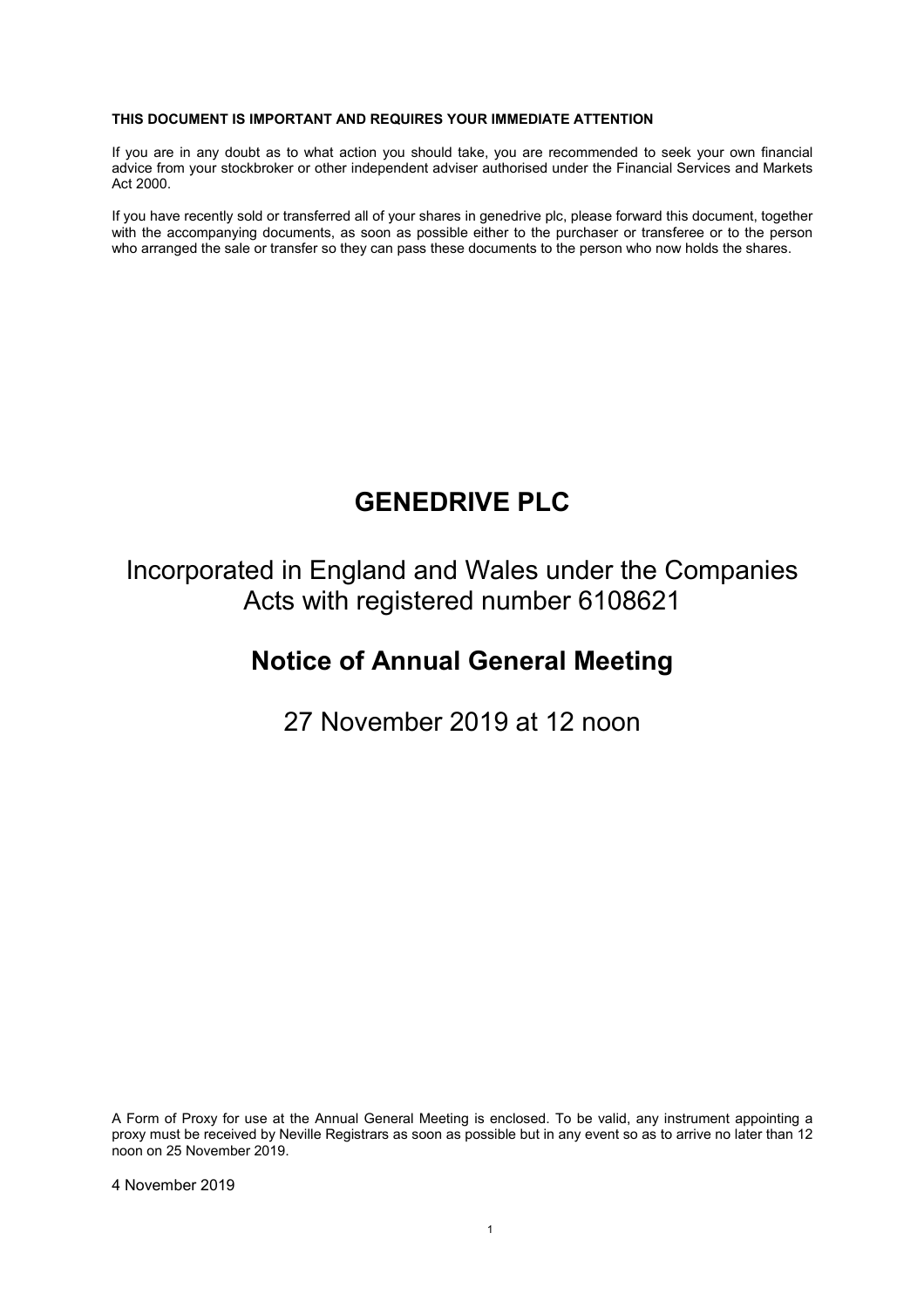Dear Shareholder

## **Annual General Meeting**

I am pleased to invite you to the genedrive plc 2019 Annual General Meeting (the **AGM**) which is to be held at The Incubator Building, Grafton Street, Manchester, M13 9XX on Wednesday 27 November 2019 at 12 noon. The notice of the AGM (the **Notice**), which follows this letter, sets out the business to be considered at the AGM.

## **Notice of AGM**

The Notice, and in particular the explanatory notes appended to the Notice, contain a detailed explanation of each of the resolutions.

Broadly the resolutions being proposed include resolutions to receive the annual financial statements of genedrive plc (the **Company**) together with the directors and auditors reports for the year ended 30 June 2019, to receive the directors remuneration report, to reappoint the directors of the Company, to grant authority to the directors to allot shares in the Company and to disapply pre-emption rights in respect of certain allotments of shares for cash, subject to certain limits and restrictions.

It also includes a resolution to appoint RSM UK Audit LLP (**RSM UK**) as auditors to the Company and to authorise the directors to fix their remuneration.

Since the year end the Group's Board, advised by the Audit Committee, has carried out a review of Group audit arrangements and invited a number of firms to tender for the audit of the Group and the Company. RSM UK were the preferred firm as a result of this exercise.

PwC's term as auditor ends at the conclusion of the AGM in 2019 and it is not proposed to reappoint PwC as auditor. PwC has confirmed that there are no circumstances that need to be brought to the attention of the members or creditors of the Company in connection with the fact they are not being reappointed as auditor. The Board is therefore proposing a resolution at the AGM to appoint RSM UK as auditor of the Company, to hold office as such until conclusion of the next general meeting at which accounts are laid before shareholders. This resolution also authorises the directors to fix the remuneration of the new auditor.

The annual financial statements are enclosed with this Notice of Annual General Meeting.

## **Recommendation**

The directors of the Company consider that all the proposals to be considered at the Annual General Meeting are in the best interests of the Company and are most likely to promote the success of the Company for the benefit of the members as a whole. The directors unanimously recommend that you vote in favour of all the proposed resolutions as they intend to do in respect of their own beneficial holdings amounting, in aggregate, to 631,532 ordinary shares representing approximately 1.86 per cent of the issued share capital of the Company.

Yours sincerely

Dr Ian Gilham Chairman 4 November 2019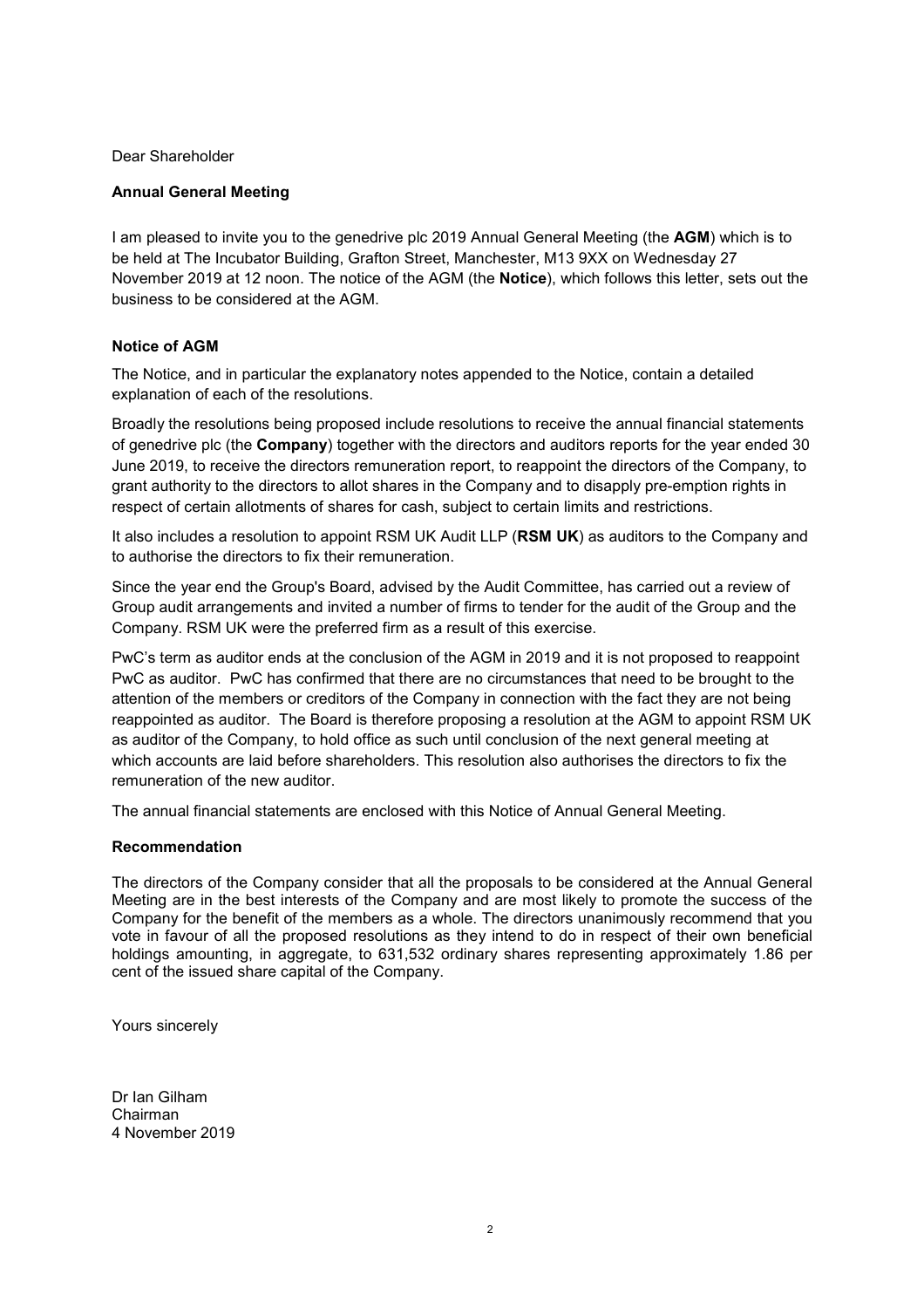## **PUBLIC COMPANY LIMITED BY SHARES NOTICE OF ANNUAL GENERAL MEETING**

#### **of**

### **GENEDRIVE PLC ("THE COMPANY") (Registered in England and Wales under company number 6108621) Dated 4 November 2019**

**NOTICE IS HEREBY GIVEN THAT** the **ANNUAL GENERAL MEETING** of the Company will be held at 12 noon on 27 November 2019 at The Incubator Building, Grafton Street, Manchester M13 9XX for the purpose of considering and, if thought fit, passing the following resolutions, of which resolutions 1- 9 (inclusive) will be proposed as ordinary resolutions and resolution 10 will be proposed as a special resolution.

### **ORDINARY BUSINESS**

### **Financial Statements and Reports**

1. To receive and adopt the audited consolidated financial statements of the Company and its subsidiaries and the reports of the directors and auditors thereon for the year ended 30 June 2019.

### **Directors Remuneration Report**

2. To approve the report of the board to the members on directors remuneration for the year ended 30 June 2019.

#### **Retirement and Reappointment of Directors**

- 3. To re-appoint Tom Lindsay as a director of the Company.
- 4. To re-appoint Chris Yates as a director of the Company.
- 5. To re-appoint David Budd as a director of the Company.
- 6. To re-appoint Matthew Fowler as a director of the Company.
- 7. To re-appoint Ian Gilham as a director of the Company.

## **Appointment of Auditors**

8. To appoint RSM UK, Chartered Accountants, as auditors of the Company to hold office from the conclusion of the Annual General Meeting until the conclusion of the next general meeting at which accounts are laid before shareholders and to authorise the directors to fix the auditors' remuneration.

#### **Authority to allot shares**

- 9. THAT, the directors of the Company are generally and unconditionally authorised pursuant to section 551 of the Companies Act 2006 (the **Act**) to exercise all or any of the powers of the Company to allot shares in the Company or to grant rights to subscribe for, or to convert any security into, shares in the Company comprising equity securities (as defined in section 560(1) of the Act):
	- i. up to an aggregate nominal amount of £170,002.53 (such amount to be reduced by the nominal amount of any equity securities allotted under paragraph (ii) below in excess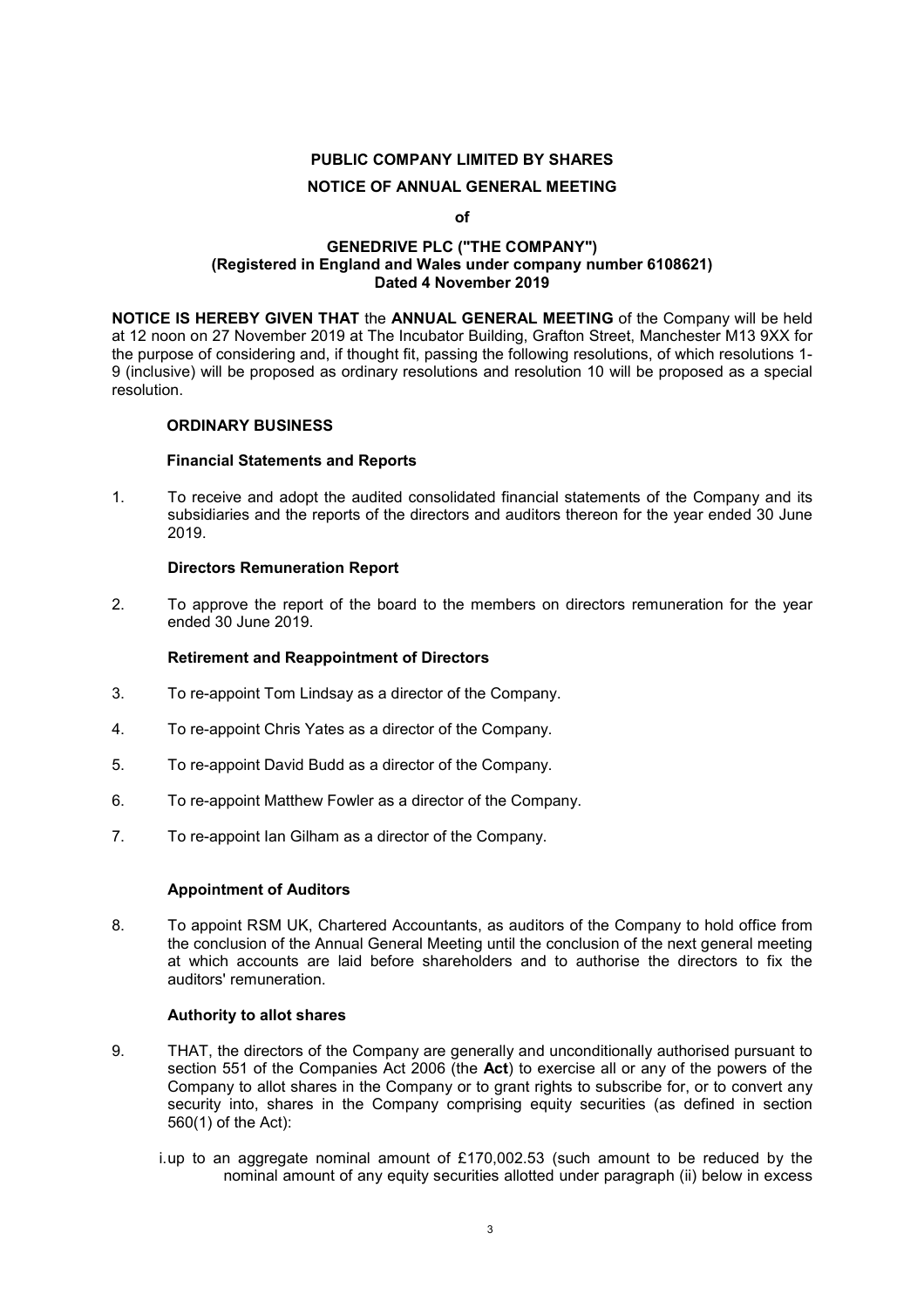#### of £170,002.53); and

- ii. up to an aggregate nominal amount of £340,005.06 (such amount to be reduced by the nominal amount of any shares allotted or rights granted under paragraph (i) above in connection with an offer by way of a rights issue:
	- a) to holders of ordinary shares in proportion (as nearly as may be practicable) to their existing holding; and
	- b) to holders of other equity securities if this is required by the rights of those securities or, if the directors consider it necessary as permitted by the rights of those securities,

 and so that the directors may make such exclusions or other arrangements as they consider expedient in relation to treasury shares, fractional entitlements, record dates, shares represented by depositary receipts, legal or practical problems under the laws in any territory or the requirements of any, relevant regulatory body or stock exchange;

and provided that this authority shall, unless previously renewed, varied or revoked by the Company, expire at the conclusion of the next annual general meeting of the Company after the passing of this resolution or the date 15 months from the date of passing of this resolution, whichever is the earlier save that the directors of the Company may, before the expiry of such period, make an offer or agreement which would or might require equity securities to be allotted or rights to be granted after the expiry of such period and the directors of the Company may allot equity securities or grant rights in pursuance of such offer or agreement as if the authority conferred by this resolution had not expired.

This resolution revokes and replaces all unexercised authorities previously granted to the directors to allot shares in the Company and to grant rights to subscribe for or to convert any security into, shares in the Company but is without prejudice to any allotment of shares or grant of rights already made, offered or agreed to be made pursuant to such authorities.

## **SPECIAL BUSINESS**

## **Authority to disapply pre-emption rights**

- 10. That, subject to and conditional upon the passing of the resolution 9 above, the directors of the Company be and are hereby generally empowered pursuant to section 570 of the Act to exercise all powers of the Company to allot equity securities of the Company (as defined in section 560(1) of the Act) pursuant to the authority conferred upon them by resolution 9 above as if section 561(1) of the Act did not apply to any such allotment or sale provided that this authority and power shall, be limited to:
	- a) the allotment and issue (otherwise than pursuant to paragraphs (b) and (c) below) of equity securities up to an aggregate nominal amount of £51,151.995 in connection with any share option scheme or arrangement being equal to 10.03% of the issued share capital of the Company at the date of the notice of this meeting, and;
	- b) the allotment and issue of equity securities in connection with a rights issue or similar offer (i) in favour of holders of ordinary shares where the equity securities respectively attributable to the interests of all such shareholders are proportionate (as nearly as may be) to the respective numbers of ordinary shares held by them; (ii) in favour of the holders of other equity securities if this is required by the rights of those securities or, if the directors consider it necessary, as permitted by the rights of those securities; subject only to such exclusions or other arrangements as the directors may consider appropriate to deal with treasury shares, fractional entitlements, record dates, shares represented by depositary receipts or legal, regulatory or practical difficulties under the laws of, or the requirements of any regulatory body or stock exchange in any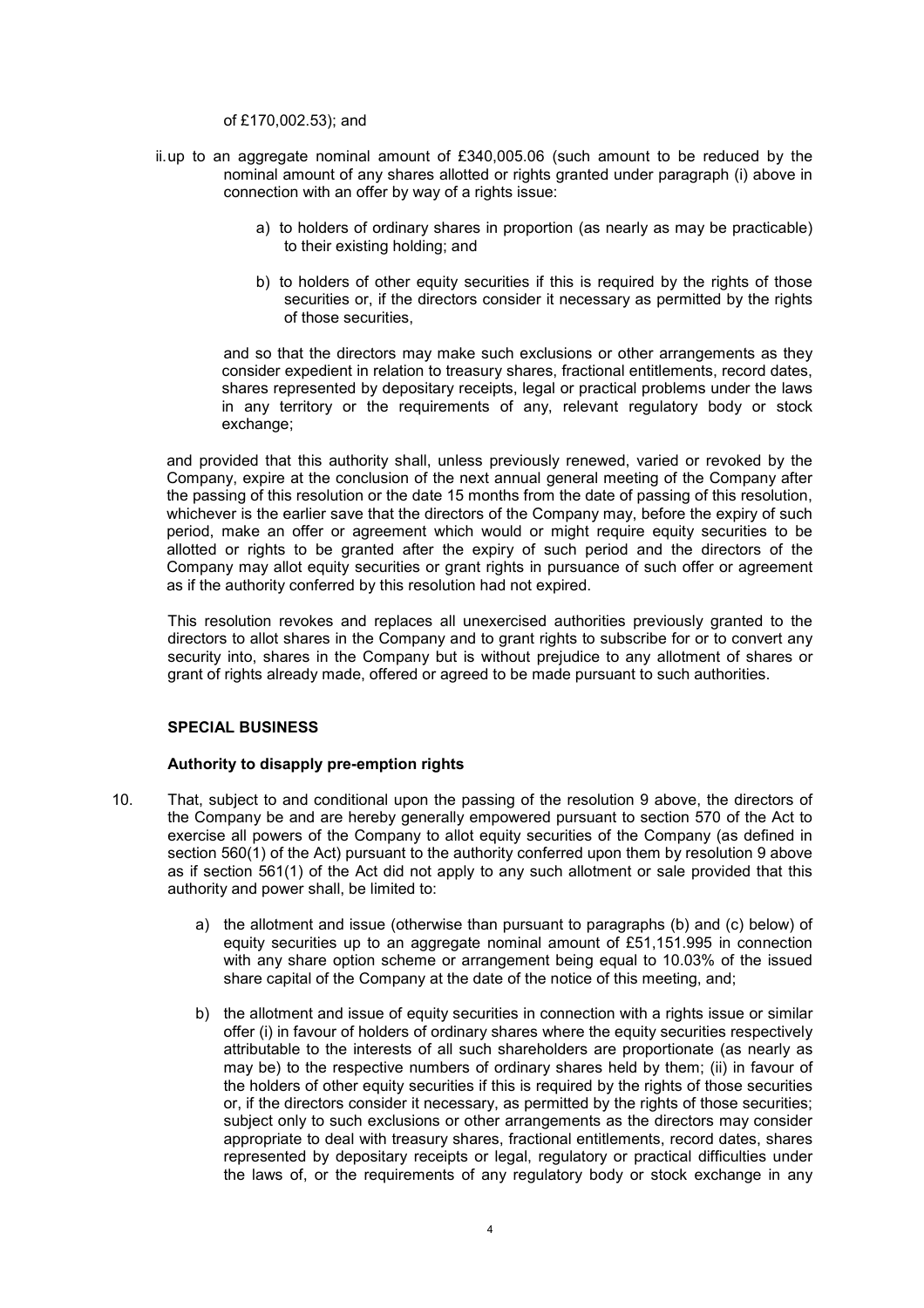territory or otherwise; and

c) the allotment (otherwise than pursuant to sub paragraphs (a) or (b) above) of equity securities or sale of treasury shares up to an aggregate nominal amount of £51,000.75 (being equal to approximately ten per cent of the issued share capital of the Company as at the date of the notice of this meeting),

provided that this authority and power shall expire, at the conclusion of the Company's next annual general meeting after the passing of this resolution (unless previously renewed, varied or revoked by the Company prior to or on such date) or the date 15 months from the date of passing of this resolution, whichever is the earlier save that the Company may, before the expiry of such period, make an offer or agreement which would or might require equity securities to be allotted (or treasury shares to be sold) after such expiry and the directors may allot equity securities (and sell treasury shares) in pursuance of such offer or agreement as if the power conferred by this resolution had not expired.

By order of the Board

Matthew Fowler Company Secretary 4 November 2019

genedrive plc Registered Office The Incubator Building Grafton Street Manchester M13 9XX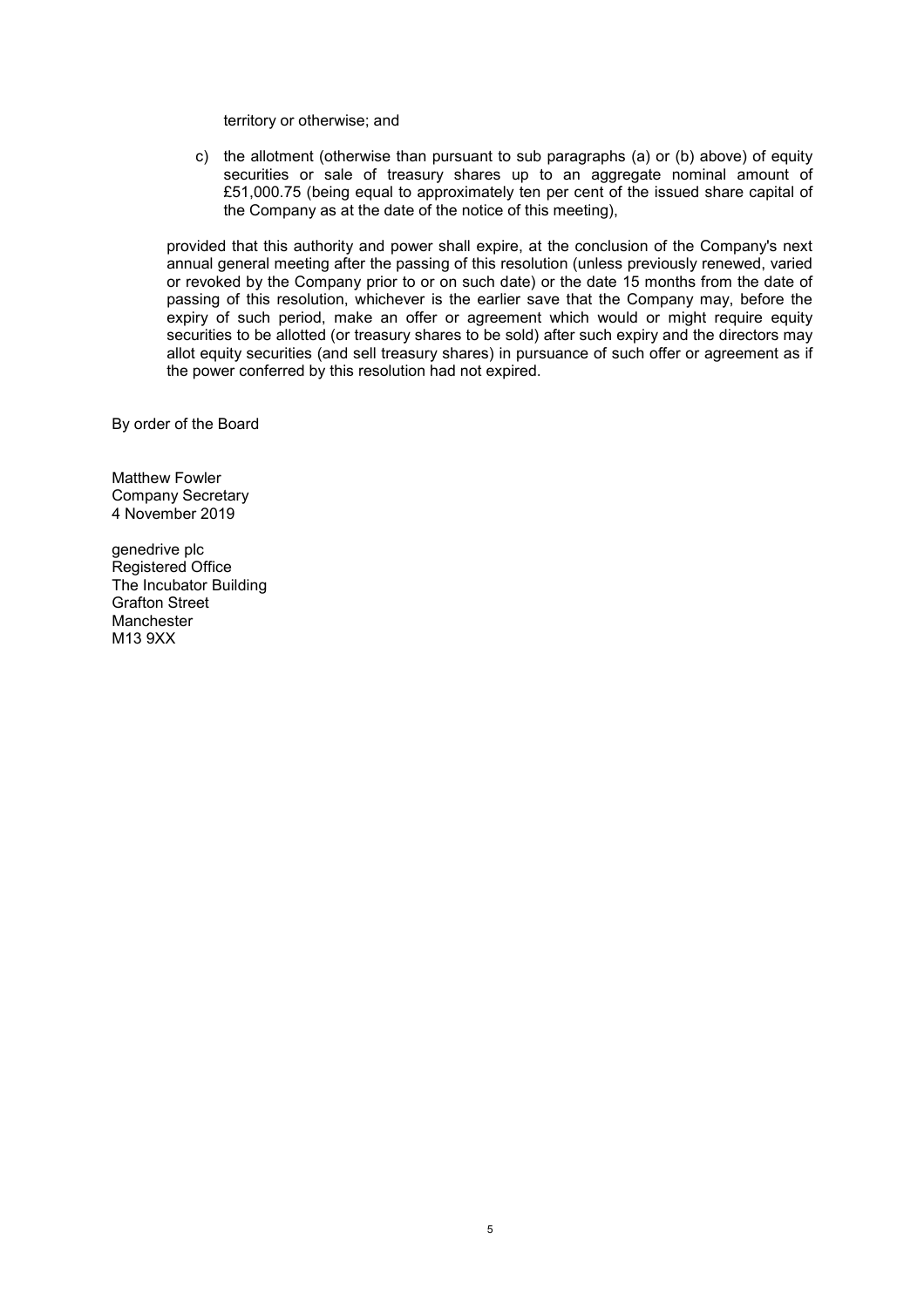## **NOTES**

### **Entitlement to attend and vote**

1. Pursuant to Regulation 41 of the Uncertificated Securities Regulations 2001, to be entitled to attend and vote at the meeting (and for the purpose of the determination by the Company of the votes they may cast) shareholders must be registered in the Company's register of members at 6 pm on 25 November 2019 (or in the event of any adjournment 6 pm (UK time) on the date which is two days (excluding weekends and bank holidays) before the date of the adjourned meeting,

Changes to the register of members after the relevant deadline shall be disregarded in determining the rights of any person to attend and vote at the meeting.

As soon as practicable following the meeting the results of the voting will be announced via a regulatory information service and also placed on the Company's website.

### **Website giving information regarding the meeting**

2. Information regarding the meeting, can be found at http://www.genedriveplc.com/

### **Appointment of proxies**

- 3. If you are a shareholder entitled to attend and vote at the AGM, you are entitled to appoint one or more proxies to exercise all or any of your rights to attend, speak and vote at the AGM instead of you. You should have received a proxy form with this notice of meeting. A proxy does not need to be a member of the Company but must attend the meeting to represent you. You can only appoint a proxy using the procedures set out in these notes and the notes to the proxy form.
- 4. You may appoint more than one proxy provided each proxy is appointed to exercise the rights attached to a different share or shares held by that shareholder. To appoint more than one proxy, please contact our registrar, Neville Registrars Limited, on 0121 585 1131 or at Neville House, Steelpark Road, Halesowen, B62 8HD. You will need to state clearly on each proxy form the number of shares in relation to which the proxy is appointed. Failure to specify the number of shares to which each proxy appointment relates or specifying a number in excess of those held by the shareholder will result in the proxy appointment being invalid. If you wish your proxy to speak on your behalf at the meeting you will need to appoint your own choice of proxy (not the chairman) and give your instructions directly to them.
- 5. Appointment of a proxy will not preclude a shareholder from attending and voting in person at the AGM.
- 6. Shareholders can:
	- Appoint a proxy or proxies and give proxy instructions by returning the enclosed proxy form by post (see note 8).
	- If a CREST member, register their proxy appointment by utilising the CREST electronic proxy appointment service (see note 9).
	- You may not use any electronic address provided either in this Notice of Meeting or any related documents to communicate with the Company for any purpose other than as expressly stated.
- 7. A vote withheld is not a vote in law, which means that the vote will not be counted in the calculation of votes for or against the resolution. If no voting indication is given, your proxy will vote or abstain from voting at his or her discretion. Your proxy will vote (or abstain from voting) as he or she thinks fit in relation to any other matter which is put before the meeting.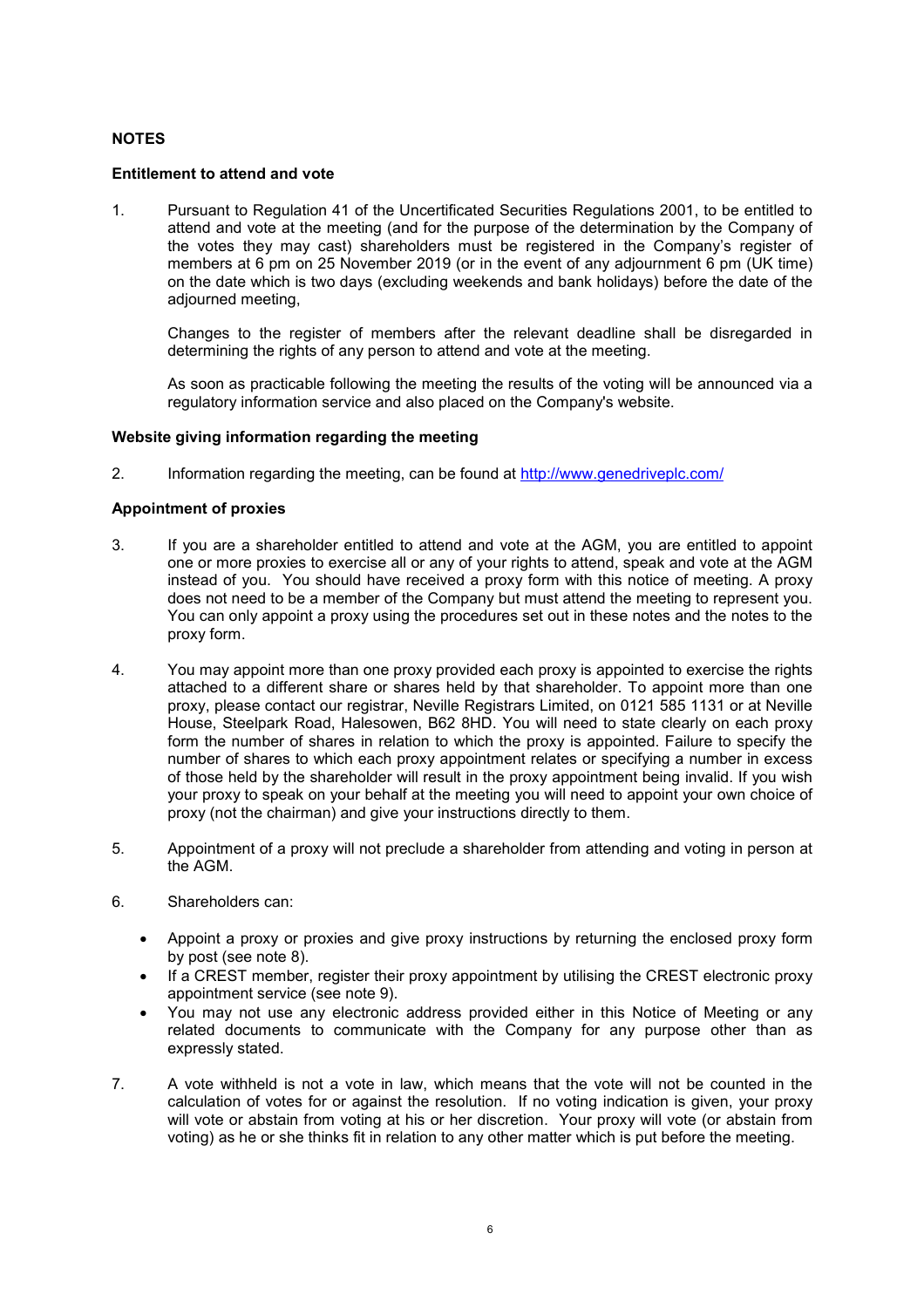## **Appointment of proxy by post**

8. To be effective, the completed and signed proxy form, and any power of attorney or other authority under which it is executed (or a duly certified copy of any such Power of Attorney) must be deposited at the office of the Company's Registrars, Neville Registrars Limited at Neville House, Steelpark Road, Halesowen, B62 8HD not less than 48 hours (excluding weekends and bank holidays) before the time for holding the meeting (i.e. by 12 noon on 25 November 2019) and if not so deposited shall be invalid;

#### **Appointment of proxies through CREST**

- 9. CREST members who wish to appoint a proxy or proxies by utilising the CREST electronic proxy appointment service may do so for the AGM and any adjournment(s) of it by using the procedures described in the CREST Manual (available via www.euroclear.com). CREST personal members or other CREST sponsored members, and those CREST members who have appointed a voting service provider(s), should refer to their CREST sponsor or voting service provider(s), who will be able to take the appropriate action on their behalf.
- 10. For a proxy appointment or instructions made using the CREST service to be valid, the appropriate CREST message (a CREST Proxy Instruction) must be properly authenticated in accordance with Euroclear UK & Ireland Limited's (Euroclear) specifications and must contain the information required for such instructions, as described in the CREST Manual. The message, regardless of whether it constitutes the appointment of a proxy or is an amendment to the instruction given to a previously appointed proxy, must, in order to be valid, be transmitted so as to be received by Neville Registrars Limited (ID 7RA11) no later than 12 noon on 25 November 2019, or, in the event of an adjournment of the meeting, 48 hours (excluding weekends and bank holidays) before the adjourned meeting. For this purpose, the time of receipt will be taken to be the time (as determined by the timestamp applied to the message by the CREST Applications Host) from which the issuer's agent is able to retrieve the message by enquiry to CREST in the manner prescribed by CREST. After this time, any change of instructions to proxies appointed through CREST should be communicated to the appointee through other means.
- 11. CREST members and, where applicable, their CREST sponsors or voting service provider(s) should note that Euroclear does not make available special procedures in CREST for any particular message. Normal system timings and limitations will therefore apply in relation to the input of CREST Proxy Instructions. It is the responsibility of the CREST member concerned to take (or, if the CREST member is a CREST personal member or sponsored member, or has appointed a voting service provider(s), to procure that his/her CREST sponsor or voting service provider(s) take(s)) such action as shall be necessary to ensure that a message is transmitted by means of the CREST system by any particular time. In this connection, CREST members and, where applicable, their CREST sponsors or voting service provider(s) are referred, in particular, to those sections of the CREST Manual concerning practical limitations of the CREST system and timings.
- 12. The Company may treat as invalid a CREST Proxy Instruction in the circumstances set out in regulation 35(5)(a) of the Uncertificated Securities Regulations 2001.

## **Appointment of proxy by joint members**

13. In the case of joint holders, where more than one of the joint holders completes a proxy appointment, only the appointment submitted by the most senior holder will be accepted. Seniority is determined by the order in which the names of the joint holders appear in the Company's register of members in respect of the joint holding (the first-named being the most senior).

#### **Changing proxy instructions**

14. Shareholders may change proxy instructions by submitting a new proxy appointment using the methods set out above. Note that the cut-off time for receipt of proxy appointments also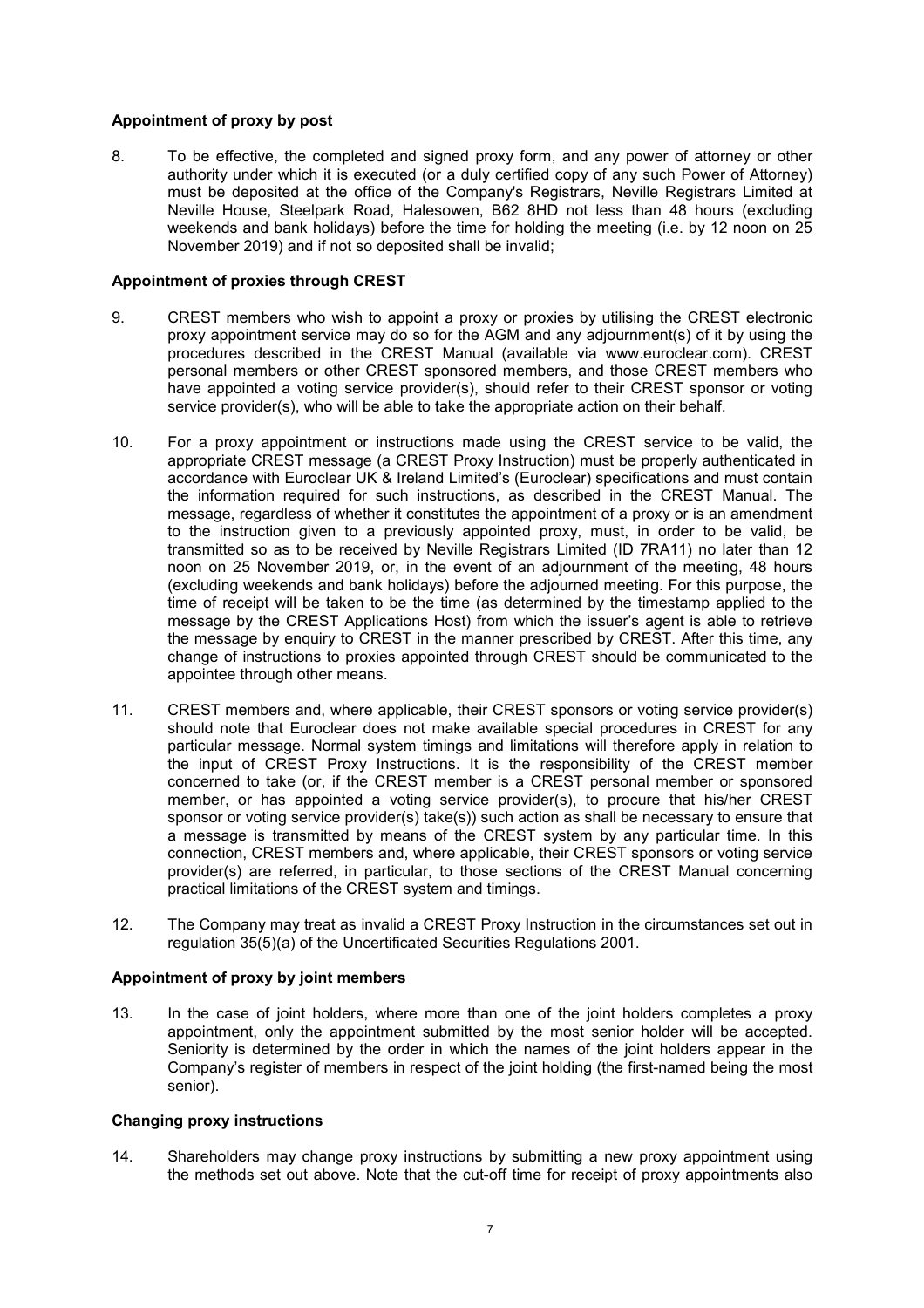apply in relation to amended instructions; any amended proxy appointment received after the relevant cut-off time will be disregarded.

- 15. Where you have appointed a proxy using the hard-copy proxy form and would like to change the instructions using another hard-copy proxy form, please contact Neville Registrars Limited on 0121 585 1131 or at Neville House, Steelpark Road, Halesowen, B62 8HD.
- 16. If you submit more than one valid proxy appointment, the appointment received last before the latest time for the receipt of proxies will take precedence.

#### **Termination of proxy appointment**

- 17. A shareholder may change a proxy instruction but to do so you will need to inform the Company in writing by sending a signed hard-copy notice clearly stating your intention to revoke your proxy appointment to Neville Registrars Limited at Neville House, Steelpark Road, Halesowen, B62 8HD. In the case of a shareholder which is a company, the revocation notice must be executed under its common seal or signed on its behalf by an officer of the company or an attorney for the company. Any power of attorney or any other authority under which the revocation notice is signed (or a duly certified copy of such power or authority) must be included with the revocation notice.
- 18. The revocation notice must be received by Neville Registrars Limited no later than 12 noon on 25 November 2019.
- 19. If you attempt to revoke your proxy appointment but the revocation is received after the time specified, your original proxy appointment will remain valid unless you attend the meeting and vote in person.
- 20. Appointment of a proxy does not preclude you from attending the meeting and voting in person. If you have appointed a proxy and attend the Meeting in person, your proxy appointment will automatically be terminated.

#### **Corporate representatives**

- 21. A corporation which is a shareholder can appoint one or more corporate representatives who may exercise, on its behalf, all its powers as a shareholder provided that no more than one corporate representative exercises powers over the same share.
- 22. In order to facilitate voting by corporate representatives at the meeting, arrangements will be put in place at the meeting so that: (i) if a corporate shareholder has appointed the chairman of the meeting as its corporate representative to vote on a poll in accordance with the directions of all of the other corporate representatives for that shareholder at the meeting, then on a poll those corporate representatives will give voting directions to the chairman and the chairman will vote (or withhold a vote) as corporate representative in accordance with those directions; and (ii) if more than one corporate representative for the same corporate shareholder attends the meeting but the corporate shareholder has not appointed the chairman of the meeting as its corporate representative, a designated corporate representative will be nominated, from those corporate representatives who attend, who will vote on a poll and the other corporate representatives will give voting directions to that designated corporate representative. Corporate shareholders are referred to the guidance issued by the Institute of Chartered Secretaries and Administrators on proxies and corporate representatives (www.icsa.org.uk) for further details of this procedure. The guidance includes a sample form of appointment letter if the chairman is being appointed as described in (i) above.

#### **Issued shares and total voting rights**

23. As at 1 November 2019 (being the latest practicable date prior to publication of this notice), the Company's issued share capital comprised 34,000,506 ordinary shares of 1.5 pence each. Each ordinary share carries the right to one vote at a general meeting of the Company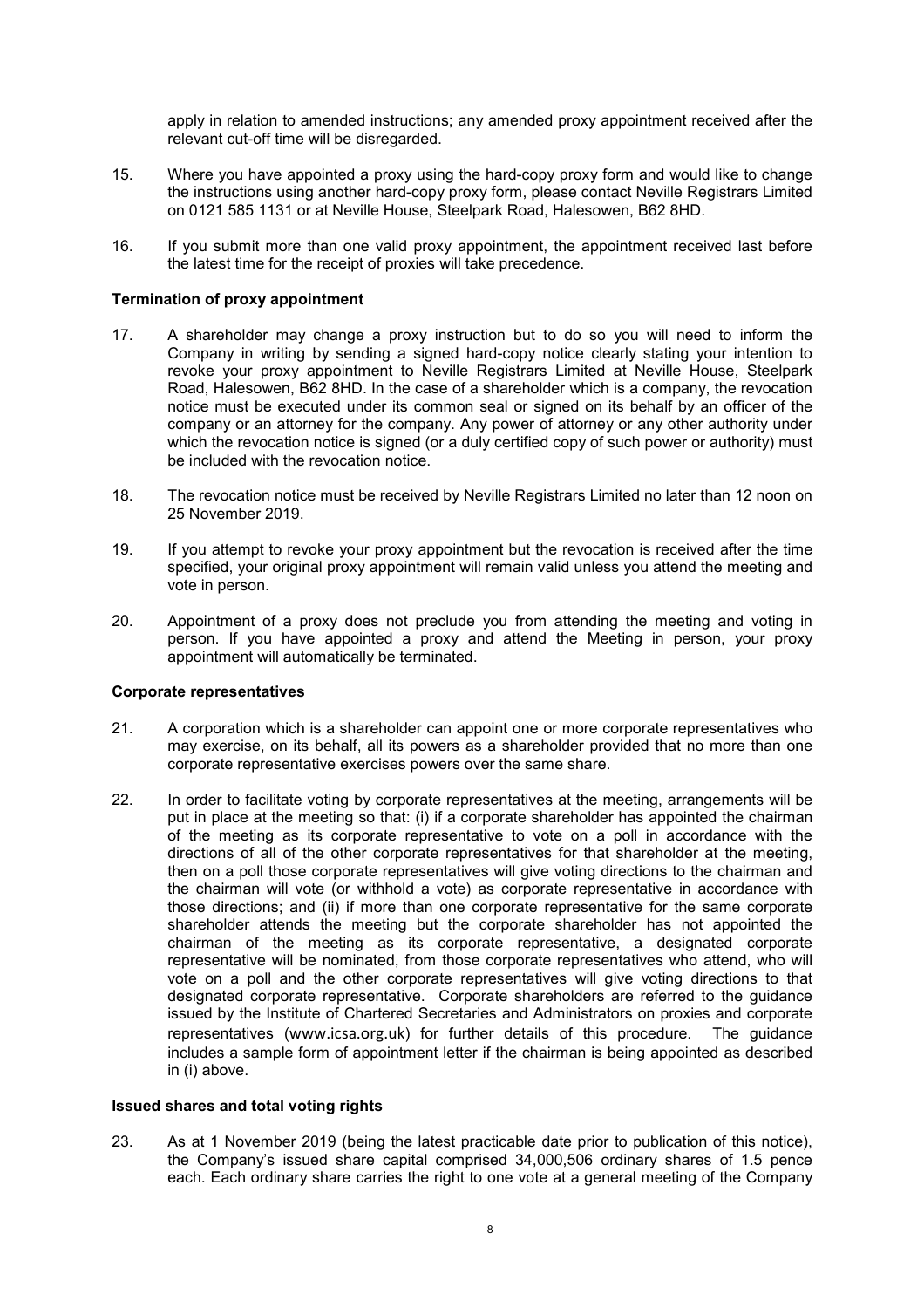and, therefore, the total number of voting rights in the share capital of the Company as at 1 November 2019 is 34,000,506.

### **Documents available for inspection**

24. Copies of the service contracts of the executive directors and the non-executive directors' letters of appointment together with the existing articles of association of the Company and the financial statements for the year ended 30 June 2019 will be available for inspection at the registered office of the Company during normal business hours Monday to Friday (public holidays excepted) up to the day of the AGM and at the venue for the AGM from at least 15 minutes prior to the time fixed for the AGM until the end of the AGM.

#### **Communication**

- 25. Except as provided above, shareholders who have general queries about the meeting or need additional proxy forms should use the following means of communication (no other methods of communication will be accepted):
	- By post to the Company's registered office, details of which are below:

Address: The Company Secretary genedrive plc The Incubator Building Grafton Street Manchester M13 9XX

26. A shareholder may not use any electronic address provided either in this notice of AGM or any related documents (including the Chairman's letter and proxy form) to communicate with the Company for any purpose other than those expressly stated.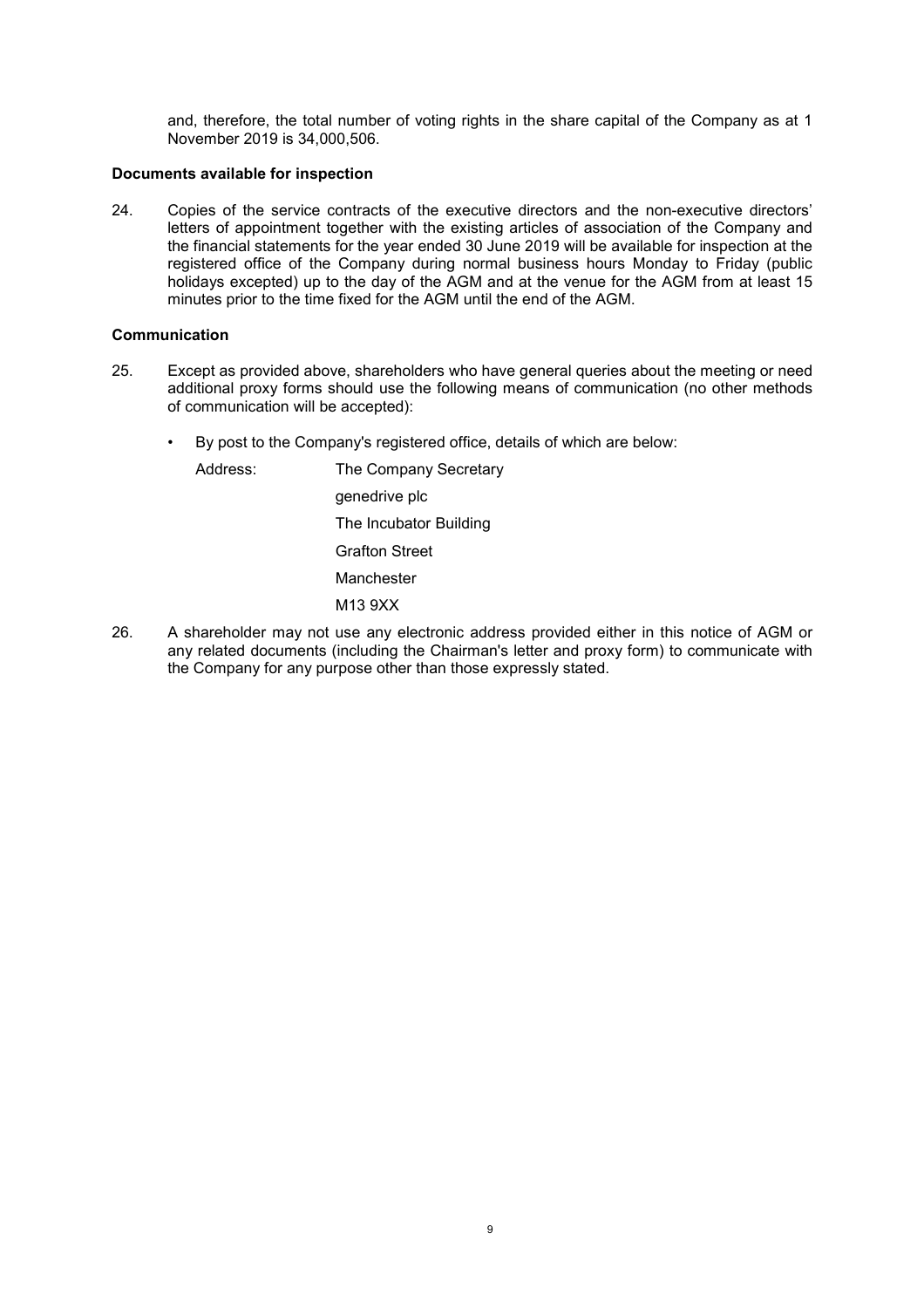### **Explanatory Notes to the Notice of**

#### **Annual General Meeting**

**of** 

#### **Genedrive plc**

#### **General**

The notes on the following pages give an explanation of the proposed resolutions. Resolutions  $1 - 9$ are proposed as ordinary resolutions. This means that for each of those resolutions to be passed, more than half of the votes cast must be in favour of the resolution. Resolution 10 is proposed as a special resolution. This means that for this resolution to be passed, at least three quarters of the votes cast must be in favour of the resolution.

### **Resolution 1 – Annual Financial Statements**

For each financial year the directors of the Company must present the audited consolidated financial statements, the director's report and the auditor's report on the financial statements to the shareholders at a general meeting. A copy of those financial statements and reports will be available on the Company's website at www.genedriveplc.com from 4 November 2019.

#### **Resolution 2 - Directors Remuneration Report**

Shareholders are asked to approve the director's remuneration report which may be found in the annual report on pages 30 to 35. This resolution is an advisory one and no entitlement to remuneration is conditional on the resolution being passed.

### **Resolutions 3 – 7 – Retirement and Re-election of Directors**

In accordance with article 24.7 of the Company's articles of association every director who has been appointed since the last annual general meeting of the Company is required to retire from office. Article 24.1 of the Company's articles of association provides that one third of the directors who are subject to retirement by rotation (or if their number is not three or a multiple of three the number nearest to but not less than one-third) shall retire from office.

However, in accordance with the recommendations of the UK Corporate Governance Code, all of the Directors are proposing to retire, and, being eligible, offer themselves for reappointment.

Brief details of each of the directors and why the contribution of the directors is, and continues to be, important to the Company's long-term sustainable success, is set out in pages 24 and 25 of the annual financial statements.

## **Resolution 8 – Appointment and remuneration of auditors**

The Company is required at each general meeting at which financial statements are presented to shareholders to appoint auditors who will remain in office until the next such meeting.

PwC will not be re-appointed as auditors of the Company at the AGM. The Company will instead propose a resolution to appoint RSM UK as auditors. RSM UK was selected following a tender for the audit services on the recommendation of the Audit Committee, carried out after the financial year end. In accordance with Company law and corporate governance best practice shareholders are also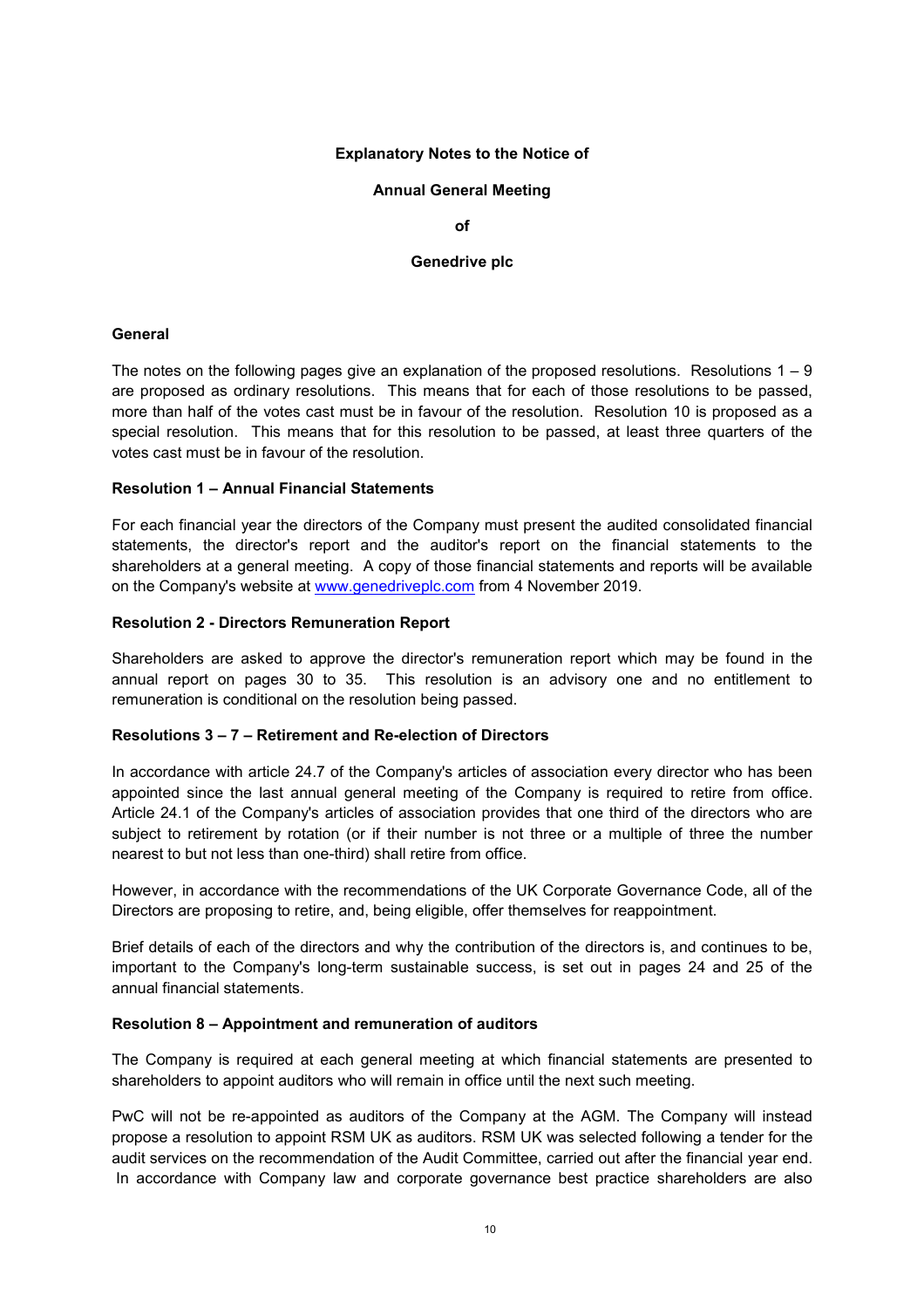asked to authorise the directors to determine the auditor's remuneration however this is combined in the one resolution.

## **Resolution 9 – Authority to Allot Shares**

Under section 551 of the Companies Act 2006, the directors of a Company may only allot shares or grant rights to subscribe for, or to convert any security, into shares in the Company if authorised to do so by the shareholders. Such a resolution was passed at the last annual general meeting and the purpose of this resolution is to renew the director's power and authority to allot shares or grant rights to subscribe for or convert any securities into shares in the Company.

The Investment Association (**IA**) regards as routine a request by a company seeking an annual authority to allot new shares in an amount of up to a third of the existing issued share capital. In addition, the IA will also regard as routine a request for authority to allot up to two thirds of the existing issued share capital provided that any amount in excess of one third is reserved for fully pre-emptive rights issues. Paragraph (i) of Resolution 9 will allow the directors to allot ordinary shares up to a maximum nominal amount of £170,002.53 representing approximately one-third of the Company's issued share capital and calculated as at 1 November 2019 (being the latest practicable date prior to publication of this document). Paragraph (ii) of Resolution 9 will allow the directors to allot, including the ordinary shares referred to in paragraph (i) of Resolution 9, further ordinary shares in connection with a pre-emptive offer by way of a rights issue to ordinary shareholders up to a maximum nominal amount of £340,005.06 representing approximately two-thirds of the Company's issued share capital calculated as at 1 November 2019 (being the latest practicable date prior to publication of this document). The directors have no present intention of exercising the authority conferred by paragraph (ii) of Resolution 9. However, if they do exercise the authority, the directors will have due regard to best practice as regards its use including the recommendations of the IA.

The authority will expire, unless earlier revoked or varied by the Company in general meeting, on the earlier of the conclusion of the next annual general meeting of the Company and the date 15 months after the date of passing of this resolution.

As at 1 November 2019 no shares were held by the Company in treasury.

## **Resolution 10 – Authority to display pre-emption rights**

If equity shares are to be allotted for cash, using the authority given by Resolution 9 above, section 561(1) of the Companies Act 2006 requires that those securities are offered first to existing shareholders on a pre-emptive basis in proportion to the number of ordinary shares they each hold at that time. An offer of this type is called a "rights issue" and the entitlement to be offered a new share is known as a "pre-emption right".

There may be circumstances, however, where it is in the interests of the Company for the directors to be able to allot new equity securities other than to shareholders in proportion to their existing holding or otherwise and strictly in compliance with the requirements of the Companies Act 2006. This cannot be done under the Companies Act 2006 unless the shareholders first waive their pre-emption rights.

There are legal, regulatory and practical reasons why it may not always be possible to issue new shares under a rights issue to some shareholders, particularly those resident overseas. To cater for this, resolution 10 in authorising the directors to allot new shares by way of a rights issue, also permits the directors to make appropriate exclusions or arrangements to deal with such difficulties.

Resolution 10 asks shareholders to authorise the directors to allot equity securities in the capital of the Company pursuant to the authority conferred by resolution 9 for cash, without complying with the pre-emptive rights in the act in certain circumstances.